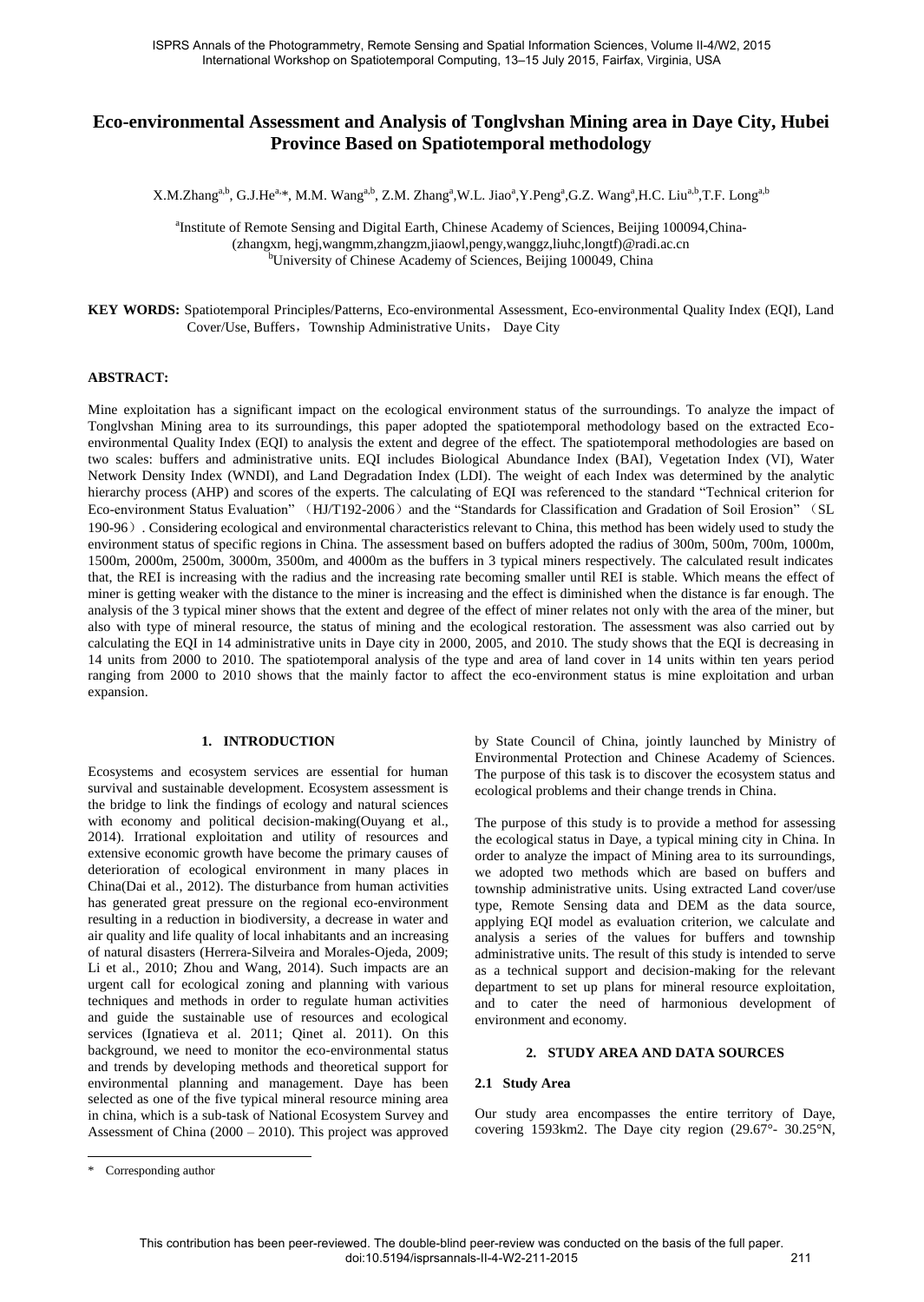114.52° -115.35°E ) situates to south of the Yangtze River, the southeast of Hubei province (Fig.1).

As the birthplace of World Bronze, Daye is an industrial city, a center of mining and metallurgy in China. Its name Daye means Big Smeltery. Daye is known for copper-containing minerals in history, Now, Known for its iron ore mining and processing. TonglVshan Mine is located just southwest of the modern city.



Fig.1 Location map of the study area

## **2.2 Data and Processing**

This paper collects research data in two kinds, Remote Sensing data and GIS data. Remote Sensing data is mainly SPOT images, as well as ALOS and Landsat, which is at a five-year interval from 2000 to 2010. The GIS data is mainly administrative boundary and DEM (Table.1).

| ID             | Satellite           | resolutio       | Acquired |
|----------------|---------------------|-----------------|----------|
|                |                     | n               | date     |
|                | SPOT-2              | 10 <sub>m</sub> | 20000614 |
| 2              | Landsat- $ETM+$     | 30 <sub>m</sub> | 20001101 |
| 3              | SPOT-2              | 10 <sub>m</sub> | 19990803 |
| 4              | SPOT-5              | 2.5m            | 20050929 |
| $\overline{5}$ | SPOT-5              | 2.5m            | 20050929 |
| 6              | ALOS Multi-spectral | 10 <sub>m</sub> | 20101106 |
| 7              | ALOS Multi-spectral | 10 <sub>m</sub> | 20101205 |
| 8              | ALOS Pan            | 2.5m            | 20101106 |
| 9              | ALOS Pan            | 2.5m            | 20101106 |
| 10             | ALOS Pan            | 2.5m            | 20101106 |
| 11             | ALOS Pan            | 2.5m            | 20101205 |

Table1. Remote Sensing data source

| Name                       | Format | resolution/scal |
|----------------------------|--------|-----------------|
|                            |        | e               |
| Administrative<br>boundary | vector | Township level  |
| ASTER DEM                  | grid   | 30 <sub>m</sub> |

Table2. GIS data source

The image processing included ortho-rectation, fusion, mosaicing and clipping according to administrative boundary. The result of the processing is shown in upper Fig.2. Based on the images in Daye in 2000, 2005, and 2010, we selected the Object-oriented classification and Back Tracing classification to extract the land cover/use types (Fig.2 lower). Object-oriented classification is suitable for high-resolution image classification and Back-tracing method works better in compare with the classification result in different time.



Fig2. Image and classification of Daye in 2000, 2005, and 2010

# **3. METHODOLOGY**

There are many methods to evaluate regional environmental quality, including principal component analysis, set pair analysis (Chen et al., 2009), fuzzy evaluation (Fu et al., 2005), analytic hierarchy process (AHP) (Li, 2009), and index evaluation (Li, 2009). Eco-environment quality index is a useful tool for environment assessment. With the recent development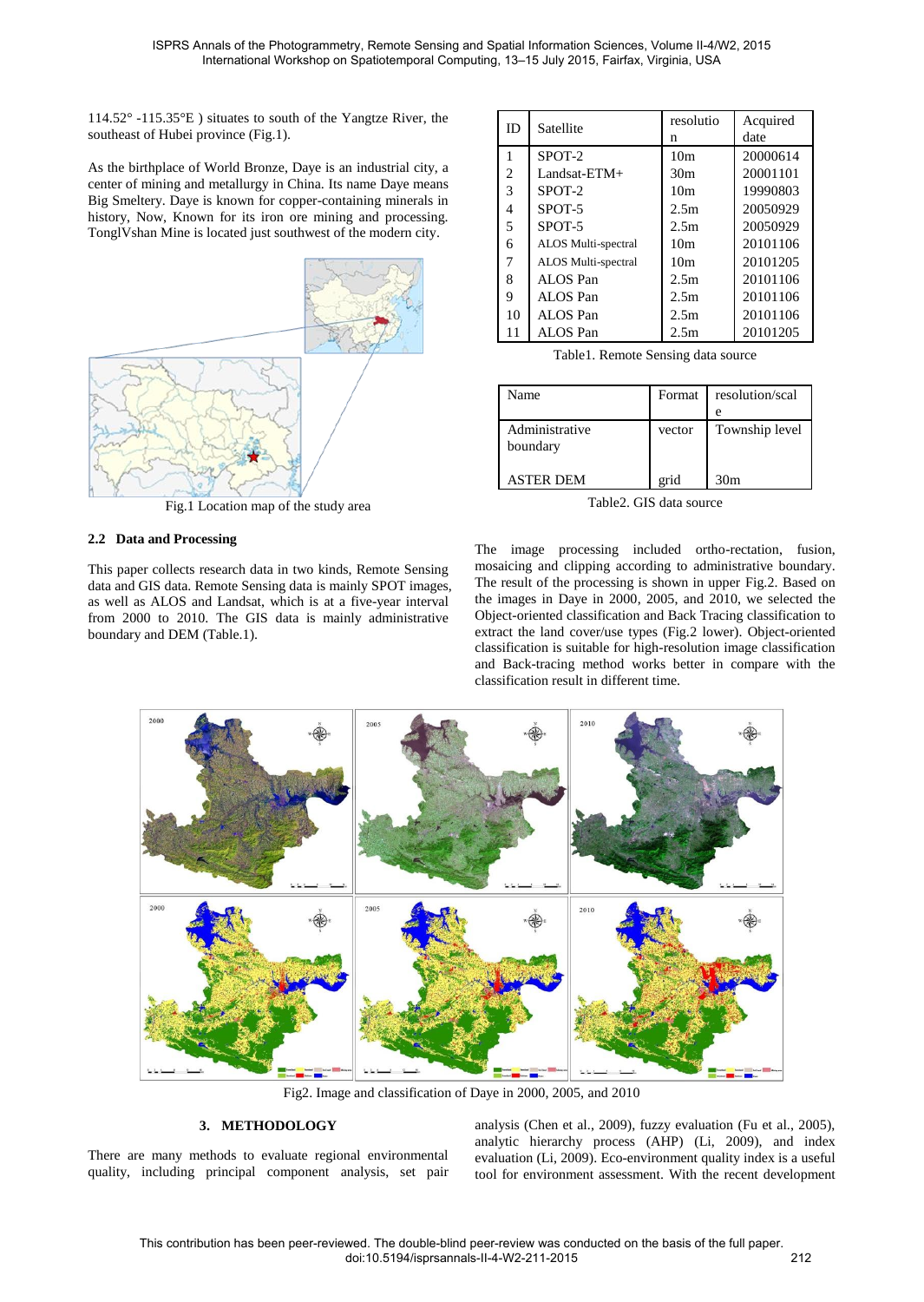of geospatial technologies, such as remote sensing and geographic information systems (GIS), its assessment procedures can be significantly enhanced (Zhang et al., 2003; Li et al., 2005).

The State Environmental Protection Administration of China (SEPA) published its "Technical Criterion for Ecoenvironmental Status Evaluation" in 2006. This established an Eco-environmental Quality Index (EQI) model to evaluate environment status in China via Biological Abundance Index (BAI), Vegetation Index (VI), Water Network Density Index (WNDI), Land Degradation Index (LDI) and Pollution Index (PI). Considering ecological and environmental characteristics relevant to China, this method has been widely used to study the environment status of specific regions in China. But with the difficult to acquire the statistical datum of Pollution in township level, this paper selected four indicators by which to evaluate ecological and environmental problems and status in Daye.

Due to differences in parameter dimensions and magnitudes, the quantitative indexes are first normalized prior to calculation, as shown in Equation (1):

$$
X = \frac{X_i - X_{\min}}{X_{\max} - X_{\min}} * 100
$$
 (1)

Here, X is the result after normalization, Xmax is the maximum value and Xmin is the minimum value.

After calculating the four indexes above, the final evaluation model is designed using the comprehensive index method as (2):

$$
EQI = \sum_{i=1}^{4} X_i * W_i
$$
 (2)

Here, EQI denotes the Eco-environmental Quality Index, Xi is the ith index and Wi is the weight of the ithe index.

In this study, we use AHP analysis to define index weight and invite experts as decision makers. The weight of each index can be seen in Table3:

| Tab3. The weight of each index in EQI |  |  |  |  |
|---------------------------------------|--|--|--|--|
|---------------------------------------|--|--|--|--|

| Index                | JΙ | <b>ANDI</b> | DΤ  |  |
|----------------------|----|-------------|-----|--|
| $W$ eicht<br>110.511 |    |             | ∪.∟ |  |
|                      |    |             |     |  |

### **3.1 Assessment Based on Buffers**

The assessment based on buffers adopted the radius of 300m, 500m, 700m, 1000m, 1500m, 2000m, 2500m, 3000m, 3500m, and 4000m as the buffers in 3 typical miners respectively marked with Ore1, Ore2 and Ore3(Fig.3). Ore1, covering 0.5686 km2 , width 800 metre, longth 1500 metre, locating on the edge of Baoan town and Jinshan town, which are all on the hills; Ore2 including the 2.024km2 mining field and 1.0013km2 tailings, is near to urban zone, and is the oldest mine; Ore3 locating in Chengui town, has an area of 1.4841km2 mining field and 0.9003km2 tailings and located on hills.



Fig3. The distribution of the 3 typical miners with buffers



Fig.4 Calculate the EQI of all the buffers

The calculated result indicates that, the EQI is increasing with the radius and this show the eco-environment gets better with the effect of miner is getting weaker; meanwhile, the increasing rate becoming smaller until EQI tends to becomes stable. Which means the effect of miner is getting weaker with the distance to the miner is increasing and the effect is diminished when the distance is far enough. So we can use the value of EQI to mark the effect of miner to its surroundings, and the region of stable value to determine the effective region.

When the radius is less than 1500 meter, the EQI of Ore1 is bigger than Ore2 and Ore3, which show that the ecoenvironment surrounded Ore1 is better than the other two miners'. Its reason lies in the area of miner, for the area of Ore1 is 1/6 of Ore2 and 1/5 of Ore3; when the radius is greater than 1500 meter, the EQI of Ore1 and Ore3 are obviously great than Ore2, the possible reason is the location of the miner, for the Ore2 is situated to urban zone while the other two miners are on hills. The forest on the hill reduces the effect of miner to its surroundings.

The analysis of the 3 typical miner shows that the extent and degree of the effect of miner relates not only with the area of the miner, but also with type of mineral resource and its surroundings.

When the radius is great than or equal to 2000 meter, the EQI of Ore1 reaches a stable value of 64(Variation less than 2). It shows the effective region of Ore1 is 2000 meter. When the radius is great than 2500 meter, the EQI of Ore2 reaches a stable value of 56(Variation less than 2). So the effective region of Ore2 is 2500 meter. And so on with Ore3, its effective region is 3000 meter reaching a stable value of 66(Variation less than 2).

In addition, the intensity and region of miner to its surroundings is not only with the area, but also to the type of mineral resource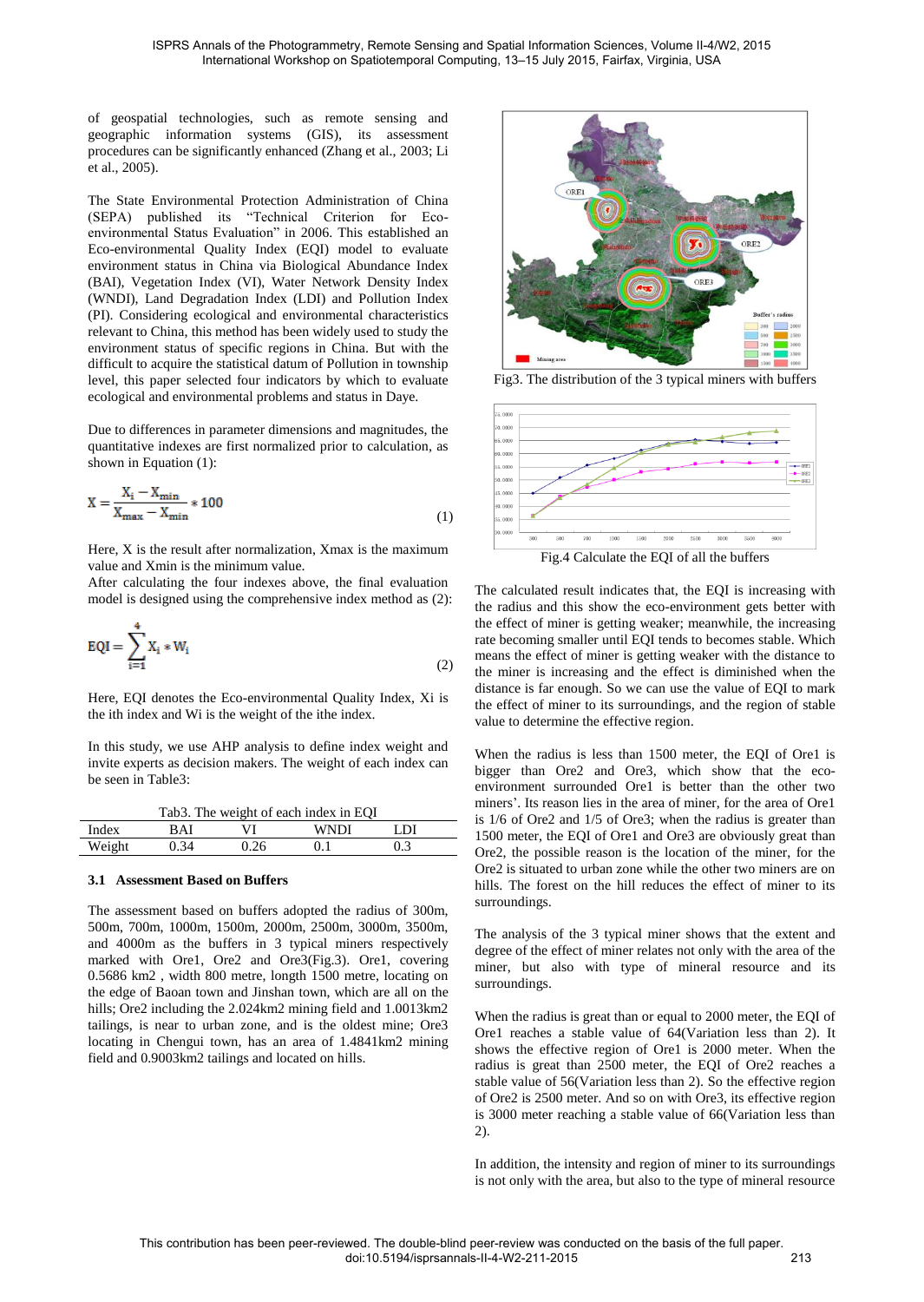and status of mining, eco-environmental restoration. With limits to the information from Remote Sensing image, this paper qualitative figures out the intensity and region of miner to its surroundings.

### **3.2 Assessment Based on Administrative Units**

The assessment was also carried out by calculating the EQI in 3 subdistricts 10 towns and 1 township total 14 administrative units in 2000, 2005, and 2010. These administrative units are Dong yuelu subdistict, Jinhu subdistrict, Luojiaqiao subdistrict, Jinniu town, Baoan town, Lingxiang town, Jinshandian town, Huandiqiao town, Yinzu town, Wangren town, Liurenba town, Chengui town, Dajipu town and Mingshan township.



Fig.5 EQI of 14 administrative units in Daye

The curves in Fig.5 show that, the EQI of 14 administrative units in Daye is decreasing as a whole from 2000 to 2010. As to statistical data, the variable quantity of EQI in Baoan town, Huandiqiao town and Jinniu town are all less than 2, which indicates there is no significant change of eco-environment in those 3 towns; The EQI in Chengui town, Dajipu town, Dongyuelu subdistict, Jinshandian town, Mingshan township, Wangren town and Yinzu town are all tend to decreasing with a range from 2 to 5, which indicates there is a slightly deterioration of eco-environment in those 7 towns; however, the EQI in Dongyuelu subdistrict, Jinhu subdistrict, Lingxiang town and Luojiaqiao subdistrict are distinctly declining with a range from 5 to 10, which indicates the eco-environment in those 4 town are severely deteriorated.

The oldest and greatest TongLvShan miner is located in Jinhu subdistict, which is the possible cause resulted in the worst ecoenvironment in all the 14 units. Moreover, the area of town region in Jinhu town is expanding from 6.5 km2 to 11km2, the extensive urban expansion is also resulted in the worst ecoenvionment in Jinhu town. The area of mining in Lingxiang town is increasing from 0.52km2 to 1.91 km2, those rapid increasing of mining region deteriorate the eco-environment in Lingxiang town. For Luojiaqiao subdistrict and Dongyuelu subdistrict, there are lare-scale construction of economic development zone, which result in the enormous increasing of building area.

In consequence, the spatiotemporal analysis of the type and area of land cover in 14 administrative units from 2000 to 2010 shows that the mainly factor affecting the eco-environment status is mine exploitation and urban expansion.

### **4. CONCLUSION AND DISCUSSION**

This study examined eco-environmental status in two spatial scales via EQI calculated from remote sensing data. It modelled the Eco-environmental Quality Index (EQI) by extracting the four Index, BAI, VI, WNDI, and LDI, and evaluated and compared the environment status of Daye in 2000, 2005 and 2010. From the findings, the following points can be summarized: (1) In general, ecological environmental status in Daye is declining from 2000 to 2005, and to 2010. (2) The intensity and region of the effect of miner to its surroundings is not only with the area, but also to the type of mineral resource and status of mining. (3) The mainly factor affecting the ecoenvironment status in Daye is mine exploitation and urban expansion.

With limits to the information from Remote Sensing image, this paper qualitative figures out the intensity and region of the effect of miner to its surroundings. Besides, we discussed four factors affecting environmental quality in China, but in practice EQI is influenced by many factors and the analysis in this article are therefore incomplete. Future studies will discuss additional factors such as energy consumption, and will also examine these factors in combination.

### **ACKNOWLEDGEMENTS**

This research was funded by the National Natural Science Foundation of China (No. 61401461) and National Ecological Environment Change Assessment by Remote Sensing Survey Project 2000-2010 (STSN-10-03).

### **REFERENCES**

Chen J, Wang W S, Chen Y, 2009. Study on nationwide ecological environment level evaluation based on set pair analysis. Water Resources and Power, 27(2), pp.40-43.

Dai, X., Li, Z., Lin, S., Xu, W., 2012. Assessment and zoning of eco-environmental sensitivity for a typical developing province in China. Stochastic Environmental Research and Risk Assessment 26, pp.1095–1107.

Fu Z, Zhou Y X, Liu D W et al., 2005. Research on spatial fuzzy comprehensive assessment of eco-environmental quality: A case study in the east of Jilin Province. Journal of Arid Land Resources and Environment, 19(5), pp.98–101.

Herrera-Silveira, J.A., Morales-Ojeda, S.M., 2009. Evaluation of the health status of a coastal ecosystem in southeast Mexico: Assessment of water quality, phytoplankton and submerged aquatic vegetation. Marine Pollution Bulletin, Assessing Ecological Integrity in Marine Waters, using Multiple Indices and Ecosystem Components 59, pp. 72–86.

Li K, 2009. Application of analytical hierarchy process to integrate evaluation of eco-environment. Environmental Science & Technology, 32(2) , pp. 183–185.

Li, Y., Zhu, X., Sun, X., Wang, F., 2010. Landscape effects of environmental impact on bay-area wetlands under rapid urban expansion and development policy: A case study of Lianyungang, China. Landscape and Urban Planning 94, pp. 218–227.

Ministry of water resources of the People's Republic of China. 1997. Standards for classification and gradation of soil erosion (SL 190-96), Chinese Water Power Press, Beijing, China.

Ouyang, Z., Wang, Q., Zheng, H., Zhang, F., Hou, P., 2014. National Ecosystem Survey and assessment of China (2000 -